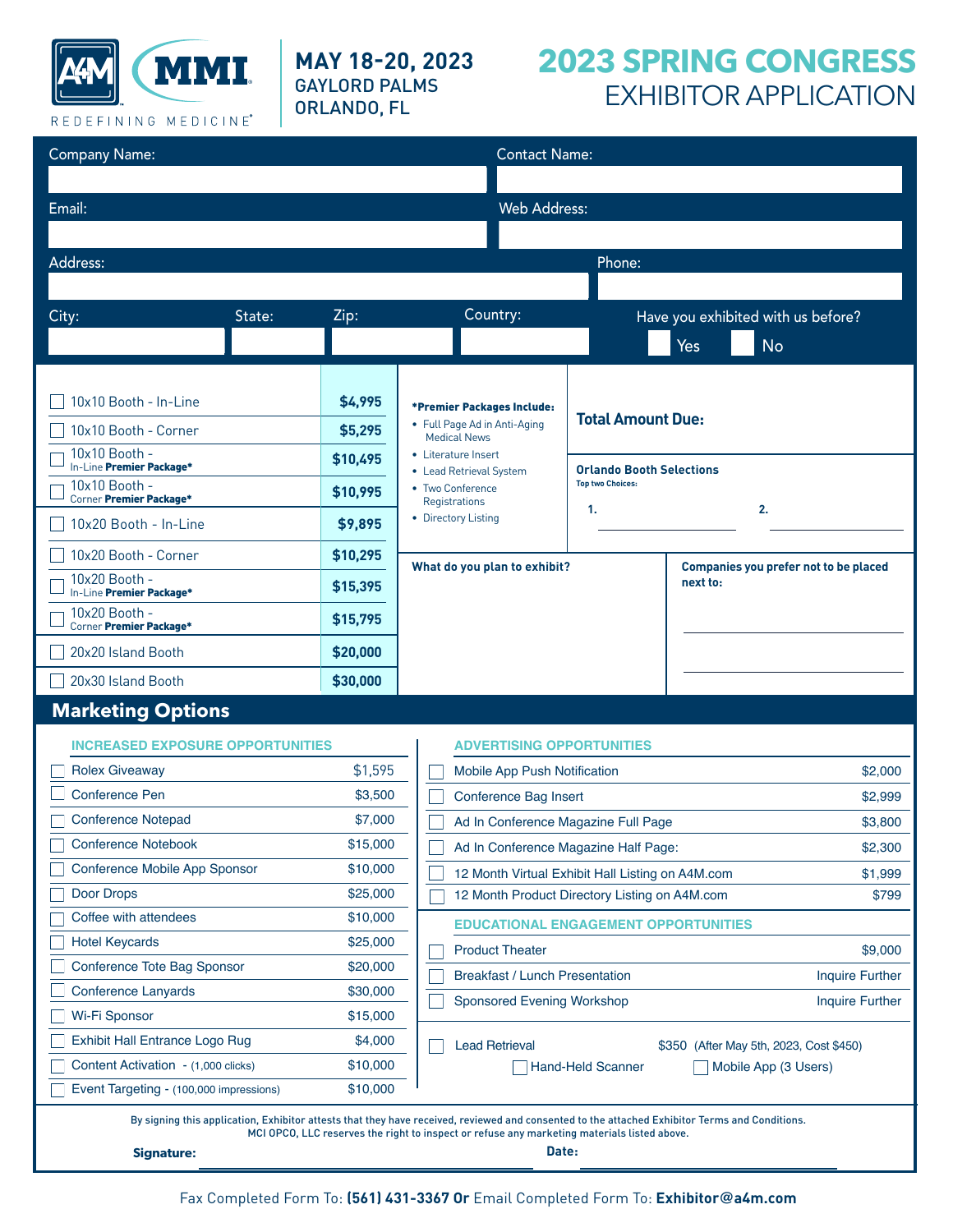

# **Payment Authorization Form**

| <b>Company Name:</b>                                    |                                                                                                                                          |
|---------------------------------------------------------|------------------------------------------------------------------------------------------------------------------------------------------|
| <b>Payment Information</b>                              |                                                                                                                                          |
| <b>Card Type:</b>                                       | <b>DISCOVER</b>                                                                                                                          |
| <b>Cardholder Name:</b><br>(as shown on card)           |                                                                                                                                          |
| <b>Cardholder Number:</b>                               |                                                                                                                                          |
| <b>Expiration Date:</b><br>$\left(\frac{mm}{yy}\right)$ | CVV:                                                                                                                                     |
| <b>Total Amount:</b>                                    |                                                                                                                                          |
|                                                         | I, __________________________________, authorize MCI OPCO, LLC to charge my credit card the                                              |
|                                                         | amount of \$______________________ for the agreed upon purchases.                                                                        |
| <b>Payment</b><br>Method:                               | If you are paying by check please mail your checks to MCI OPCO, LLC.<br>1801 N. Military Trail, Suite 200, Boca Raton, FL 33431<br>Check |
|                                                         | [Please Call 561.997.0112 ext. 7520 for details]<br>S<br><b>Wire Transfer</b>                                                            |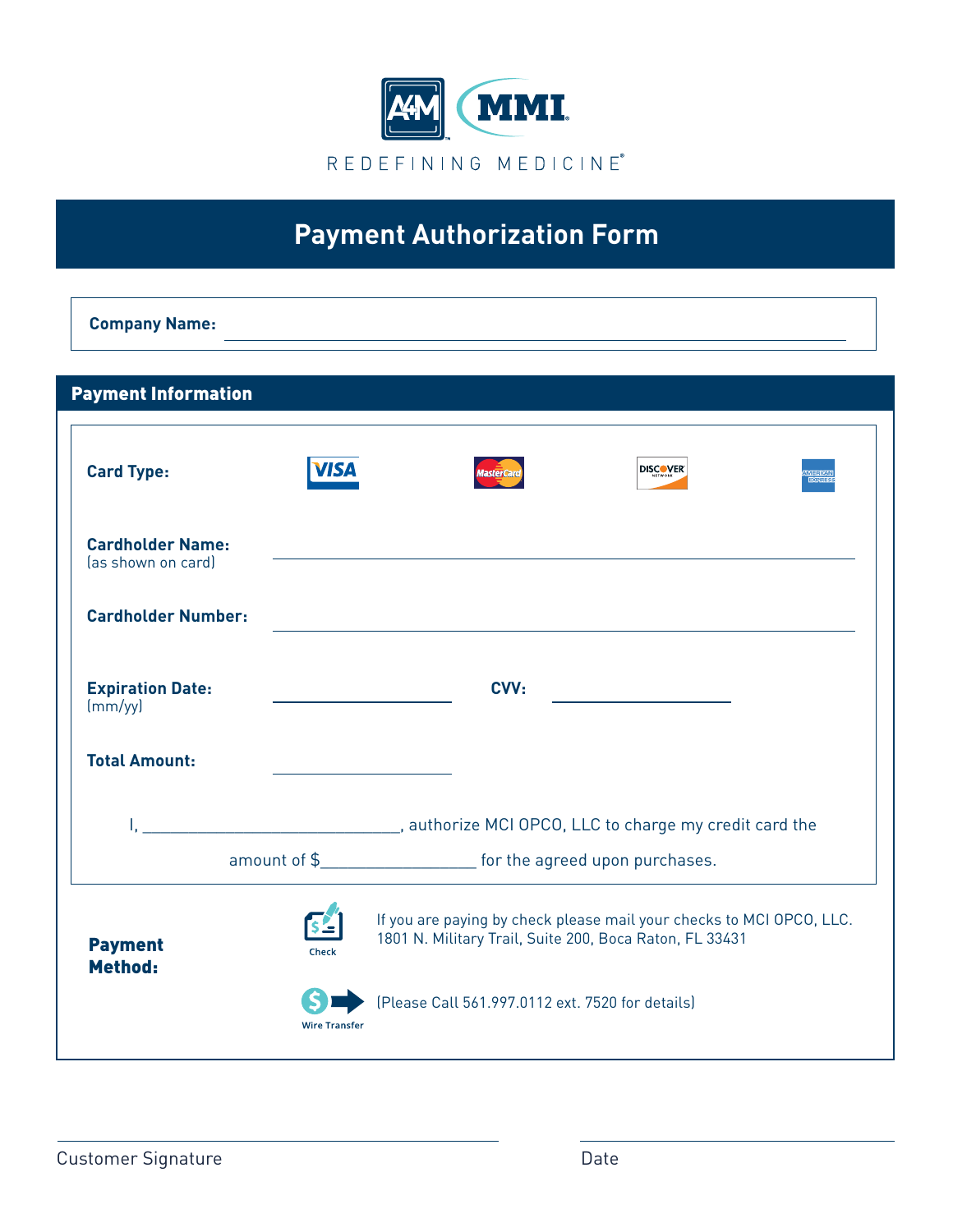

The following terms and conditions, together with the documents referenced herein, the Exhibitor Space Application and Contract form the contract between, on the one hand, The American Academy of Anti-Aging Medicine (A4M), Metabolic Medical Institute (MMI), MCI OPCO, LLC, and any of their respective authorized persons and designees (collectively, "THE CONFERENCE GROUP") and, on the other hand, the Exhibitor. THE CONFERENCE GROUP reserves the right to render all interpretations and decisions, should questions arise, and to establish further regulations as may be deemed necessary to the general success and well-being of the exhibition and or any person(s) affiliated therewith. THE CONFERENCE GROUP's decisions and interpretations shall be final in all cases.

- **1. CONTRACT FOR PAYMENT AND SPACE.** All applications must be accompanied by payment in full for each booth, payable to MCI OPCO, LLC.
- **2. CONFIRMATION OF APPLICATION ACCEPTANCE**. The American Academy of Anti-Aging Medicine, Inc. ("A4M") is a 501(c)(3) non-profit organization whose mission is the advancement of tools, technology, and transformations in healthcare that can detect, treat, and prevent diseases associated with aging. A4M further promotes the research of practices and protocols that have the potential to optimize the human aging process. The conference is one of the primary means by which A4M seeks to fulfill its mission. In organizing the conference, THE CONFERENCE GROUP seeks a variety of exhibitors to provide conference attendees the opportunity to see and investigate a broad range of products or services which may impact the human aging process. With this in mind, THE CONFERENCE GROUP is not always able to confirm exhibit space immediately and may in its sole discretion accept or reject any application due to: the number of other applications from exhibitors who seek to promote similar products or services; to provide space to other exhibitors whose products or services are more in accord with THE CONFERENCES GROUP's mission or; to give priority to exhibitors who support THE CONFERENCE GROUP in other ways. Exhibitor understands that the confirmation process is not, therefore, determined on a first come, first serve basis. MCI OPCO, LLC or its designee will deposit all reservation payments upon receipt. In so doing, this shall not in any way constitute THE CONFERENCE GROUP's acceptance of any application. Rather, acceptance of an exhibitor application shall only be by written acceptance letter issued by MCI OPCO, LLC or its designee.
- **3. SPACE LOCATION.** THE CONFERENCE GROUP reserves the right in its sole discretion to determine the location of exhibit space. THE CONFERENCE GROUP's staff is not authorized to determine space locations. No oral representation of any A4M, MCI OPCO, LLC, THE CONFERENCE GROUP, or their respective designees (including staff members) as to the location of any exhibit space, shall be binding on THE CONFERENCE GROUP. THE CONFERENCE GROUP also reserves the right, at any time prior to the start of the conference, to change an exhibitor's location even if a prior location was confirmed. THE CONFERENCE GROUP shall not be liable for any such change.
- **4. REFUND OF BOOTH DEPOSIT IF APPLICATION IS NOT ACCEPTED**. If THE CONFERENCE GROUP does not accept an exhibitor application, it shall issue a refund check to said exhibitor by the beginning of the conference. No interest or other sums will be due. THE CONFERENCE GROUP's sole liability to any exhibitor whose application is not accepted is to refund to the exhibitor the fee submitted by that exhibitor with his/her/ its application.
- **5. CANCELLATION POLICY**. All cancellations must be in writing. Exhibitors canceling 90 days or less prior to the start of the event will be charged a cancellation fee equal to 100% of the total contract charge. This includes any unpaid balance. Exhibitors canceling more than 90 days prior to the start of the event will be charged a cancellation fee equal to 50% of the total contract charge. This also includes any unpaid balance.
- **6. ATTENDANCE.** THE CONFERENCE GROUP shall not be liable for any verbal agreement or condition made by the representatives of A4M or its affiliates. Any language verbal or written relating to the number of participants is merely an estimate of anticipated attendance and does not in any way intend to guarantee the number of attendees to the conference.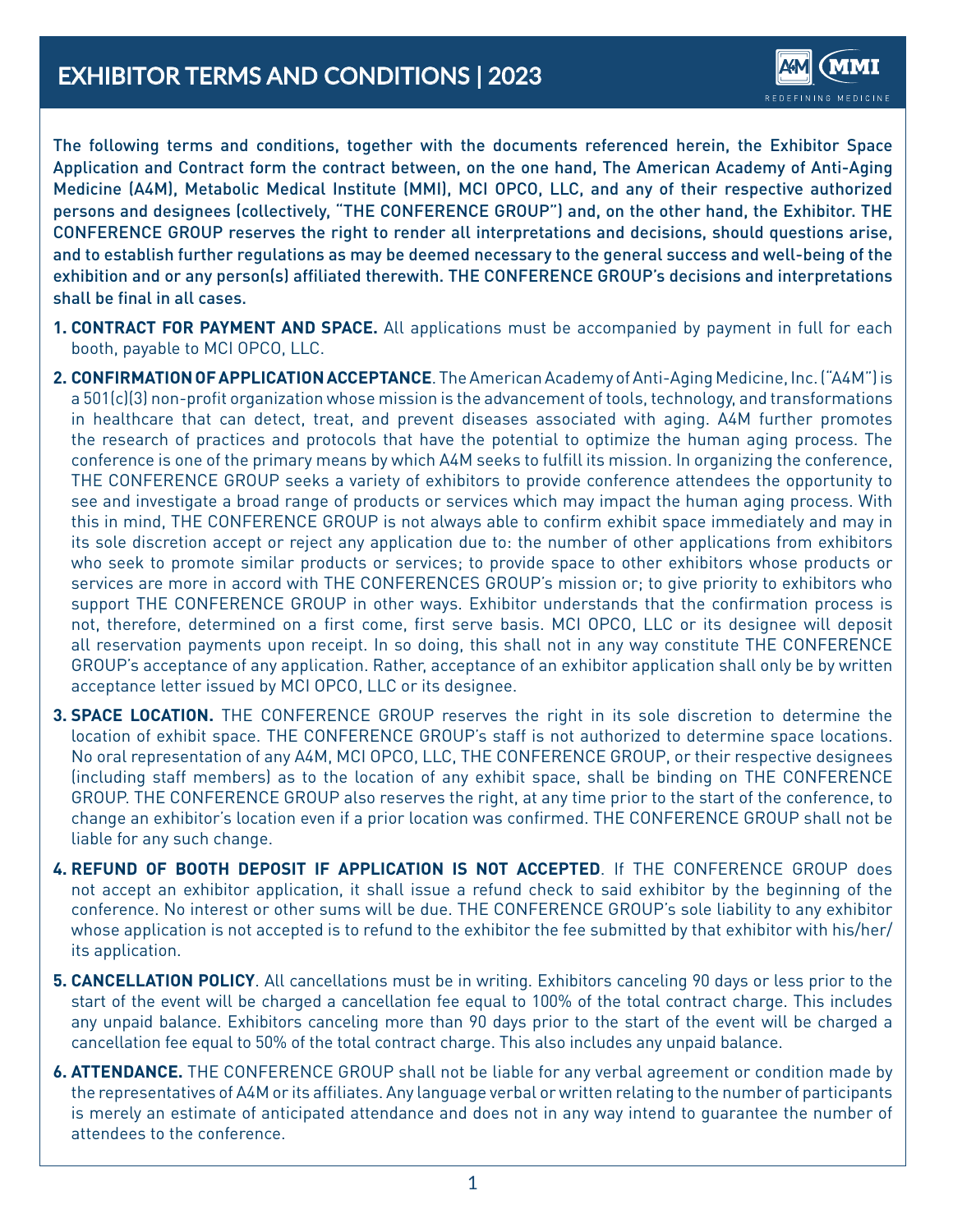- **7. RESTRICTIONS and LIMITATIONS ON USE OF SPACE.** Exhibitor agrees to abide by the rules and regulations of THE CONFERENCE GROUP, the exhibit hall and any other applicable rules, regulations, codes or standards. All exhibits shall be professional in appearance and staffed with the appropriate knowledgeable personnel. Exhibitor must keep space open and properly staffed at all times during exhibition hours. All active exhibition personnel must remain within the boundaries of assigned exhibit space and may not extend exhibition or information distribution activities into the aisle area or any other area. The assigned booth space may not be used for purposes other than distribution of information about and/or sale of, products and/or services to be rendered by the exhibitor assigned to the space at a later date. No exhibitor may distribute information pertaining to products and services of another. Under no circumstances shall services be rendered within the exhibition space. THE CONFERENCE GROUP reserves the right to restrict exhibit to minimum noise level and to suitable methods of operation. Exhibits, signs, displays, and exhibition activity by exhibition personnel or their affiliates are also prohibited in any public space or elsewhere on the premises of the meeting facilities, or in the guest rooms or hallways of the hotel; these activities include, but are not limited to, distribution of flyers, leaflets, coupons, brochures, or other printed materials. THE CONFERENCE GROUP has the right to any time and from time to time to formulate and publish any other rules, regulations, guidelines or other pronouncement relating to any conference which shall be made available to the Exhibitor upon request.
- **8 EXHIBITORS.** Exhibitors will receive registrations for four people to work the exhibit booth. Should exhibitors require additional registrations, they must be purchased from THE CONFERENCE GROUP at rates established by THE CONFERENCE GROUP. Registrations are not transferable.
- **9. SERVICE CONTRACTORS.** The Official Service Contractor may furnish all participating exhibitors with a Service Manual that will contain exhibit instructions and order forms for all booth accessories and services required. Orders not processed in advance for furniture, carpeting, labor, and other requirements must be procured at the Official Exhibit Contractor's Service Desk and are subject to on-site rates. Exhibitors requiring the services of independent contractors must have prior approval of THE CONFERENCE GROUP and the hotel, and no exceptions will be made that will interfere with the orderly function or security of the exposition, or with obligations or commitments of THE CONFERENCE GROUP. Exhibitors using ground or air freight carriers are requested to ship directly to the designated THE CONFERENCE GROUP freight contractor in ample time prior to the exhibition to allow effective and timely handling of materials.
- **10. ORDER-TAKING AND DISTRIBUTION OF MATERIALS.** Exhibitors will be allowed to accept credit card, check, cash, or purchase order payment for their product and may distribute said products on-site. Distribution of all products sold must be made by the end of tear-down. Exceptions must be approved in writing by THE CONFERENCE GROUP and the show facility. Long-term storage of exhibitor goods at the show facility is prohibited. Exhibitors will be responsible for all state and/or local taxes required by law.
- **11. FLOOR PLANS.** All dimensions and locations cited in literature and/or shown on floor plans are believed, but are not warranted, to be accurate. THE CONFERENCE GROUP reserves the right to make such modifications as may be necessary to meet the needs of the conference, the exhibitors, and exhibit program. Exhibits shall be arranged as to not obstruct the general view or hide the exhibits of others. Demonstration areas on the aisle line of the display that will result in traffic congestion in the aisle must be avoided. Any part of the exhibit which does not lend itself to an attractive appearance, such as unfinished side or end panels must be draped at the exhibitor's expense. THECONFERENCE GROUP reserves the right to have such finishing done and the exhibitor will be billed for all charges incurred. The exhibitor expressly agrees to do all installation and dismantling of exhibits during the time specified. No Exhibit may be dismantled before the official closing time. It is the responsibility of the exhibitor to arrange for materials to be delivered to the exhibit hall by the specified deadlines. Should the exhibitor fail to remove the exhibit, removal will be arranged by THE CONFERENCE GROUP at the expense of the exhibitors. The exhibitor must surrender rental space in the same condition as it was in at commencement of occupation. The exhibitor or his/her agents shall not injure or deface the walls, columns, or floors of the exhibit facilities, the booths,or the equipment or furniture of the booths. When such damage appears, the exhibitor shall be liable to the owners of the property damaged.of the exhibit which does not lend itself to an attractive appearance, such as unfinished side or end panels must be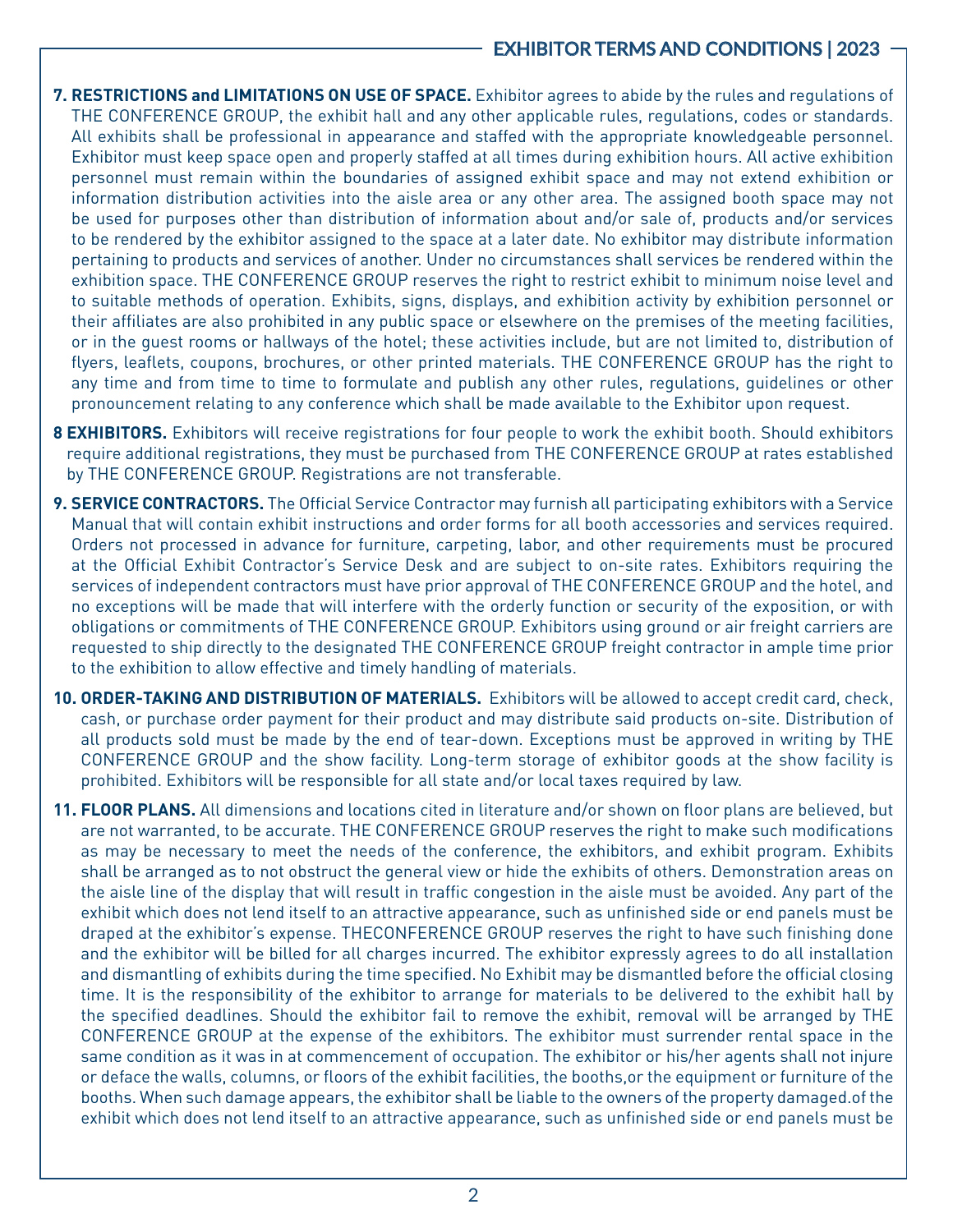draped at the exhibitor's expense. THECONFERENCE GROUP reserves the right to have such finishing done and the exhibitor will be billed for all charges incurred. The exhibitor expressly agrees to do all installation and dismantling of exhibits during the time specified. No Exhibit may be dismantled before the official closing time. It is the responsibility of the exhibitor to arrange for materials to be delivered to the exhibit hall by the specified deadlines. Should the exhibitor fail to remove the exhibit, removal will be arranged by THE CONFERENCE GROUP at the expense of the exhibitors. The exhibitor must surrender rental space in the same condition as it was in at commencement of occupation. The exhibitor or his/her agents shall not injure or deface the walls, columns, or floors of the exhibit facilities, the booths,or the equipment or furniture of the booths. When such damage appears, the exhibitor shall be liable to the owners of the property damaged.

- **12. FIRE, SAFETY, AND HEALTH REGULATIONS.** The exhibitor agrees to comply with local, city and state laws, ordinances, and regulations and the regulations of the owner covering fire, safety, health, and all other matters. Affidavits attesting to compliance with the Fire Department regulations must be submitted when requested. No combustible materials shall be stored in or around the exhibit booths. No human or animal fluids, tissues, and/or hair or other biological materials may be collected or distributed on conference premises.
- **13. ACCEPTABILITY OF EXHIBITS.** All exhibits shall be to serve the interests of the members of THE CONFERENCE GROUP and shall be operated in a way that will not detract from other exhibits, the exhibition, or the conference as a whole. Acceptability includes persons, dress, things, conduct, printed materials, or anything of a character which THE CONFERENCE GROUP determines to be objectionable to the exhibition as a whole. THE CONFERENCE GROUP (including without limitation the Scientific Board of the conference) reserves the right to require the immediate withdrawal of any exhibit or person(s) believed to be injurious to the purpose and well-being of THE CONFERENCE GROUP. In the event of such restriction or eviction, THE CONFERENCE GROUP is not liable for any refund or rental fees or any other expense or damage incurred by the exhibitor. **Note that some products are prohibited or restricted according to section 5, above.**
- **14. PROMOTION.** To attract attendees and increase floor traffic during the conference and exhibition, exhibitors agree to distribute and promote the conference by mentioning THE CONFERENCE GROUP, the date, content and location of the conference in print and media advertisements procured or distributed by the exhibitor after such time as this contract is entered into.
- **15. SECURITY.** THE CONFERENCE GROUP will provide security personnel during the hours the exhibition is not operating, but the furnishing of such services shall not imply or construe any assumption of the obligation and/or duty with respect to the protection of the property of the exhibitors, which shall at all times remain in the sole possession and custody of each exhibitor. Neither THE CONFERENCE GROUP nor the property owner shall be liable in any way for any property of exhibitor or its employees or agents which is damaged or stolen even if security is not provided.
- **16. SERVICES.** It is mutually understood and agreed that THE CONFERENCE GROUP will provide each exhibitor with the following services free of additional charge: erection of necessary flame-retardant backgrounds of uniform style, an identification sign, aisle carpeting, program listing, general hall cleaning, and hall guard services. In addition to all other payments provided for this contract, exhibitor agrees to pay for the following services at rates approved by THE CONFERENCE GROUP: handling of incoming and outgoing freight; labor and material to assist exhibit erection, dismantling, and maintenance of the exhibit; electrical service, including outlets; cleaning service; telephone service; furniture/accessories. THE CONFERENCE GROUP may, but shall not be required, to supply these services.
- **17. NON-LIABILITY.** It is understood and agreed to by each and every exhibitor, its agents, and guests that neither THE CONFERENCE GROUP nor its employees or contractors shall be liable for loss or damage to the goods or property of exhibitor, its agents and guests. At all times such goods and properties remain in the sole custody and possession of the exhibitor. On signing the Application-Contract, exhibitor releases THE CONFERENCE GROUP, its respective managers, officers, members, sponsors, employees, and agents, and saves them harmless from any claim for breach of contract, property damage or personal injury sustained by exhibitor and its agents, employees or guests. This releases and indemnity shall extend to and expressly include all claims, injury or damage resulting from the sole negligence of one or more of the aforementioned indemnities.